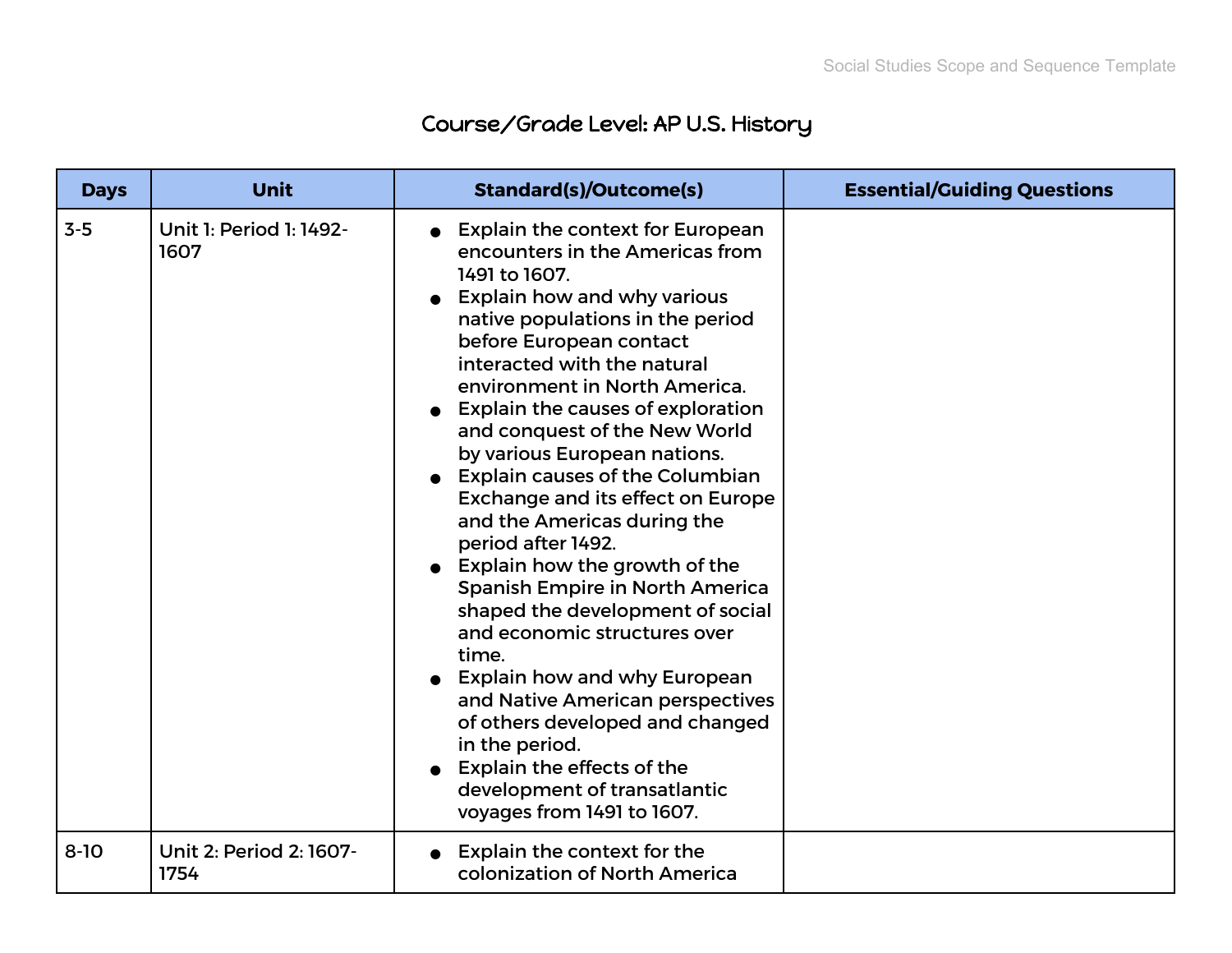|  | from 1607 to 1754.<br><b>Explain how and why various</b><br>European colonies developed and<br>expanded from 1607 to 1754.<br><b>Explain how and why</b><br>environmental and other factors<br>shaped the development and<br>expansion of various British<br>colonies that developed and<br>expanded from 1607 to 1754.<br><b>Explain causes and effects of</b><br>transatlantic trade over time.<br><b>Explain how and why interactions</b><br>between various European<br>nations and American Indians<br>changed over time.<br>Explain the causes and effects of<br>slavery in the various British<br>colonial regions.<br><b>Explain how enslaved people</b><br>responded to slavery<br><b>Explain how and why the</b><br>movement of a variety of people<br>and ideas across the Atlantic<br>contributed to the development<br>of American culture over time.<br><b>Explain how and why the</b><br>different goals and interests of<br><b>European leaders and colonists</b><br>affected how they viewed<br>themselves and their relationship<br>with Britain.<br>Compare the effects of the |  |
|--|---------------------------------------------------------------------------------------------------------------------------------------------------------------------------------------------------------------------------------------------------------------------------------------------------------------------------------------------------------------------------------------------------------------------------------------------------------------------------------------------------------------------------------------------------------------------------------------------------------------------------------------------------------------------------------------------------------------------------------------------------------------------------------------------------------------------------------------------------------------------------------------------------------------------------------------------------------------------------------------------------------------------------------------------------------------------------------------------------|--|
|  | development of colonial society in<br>the various regions of North                                                                                                                                                                                                                                                                                                                                                                                                                                                                                                                                                                                                                                                                                                                                                                                                                                                                                                                                                                                                                                |  |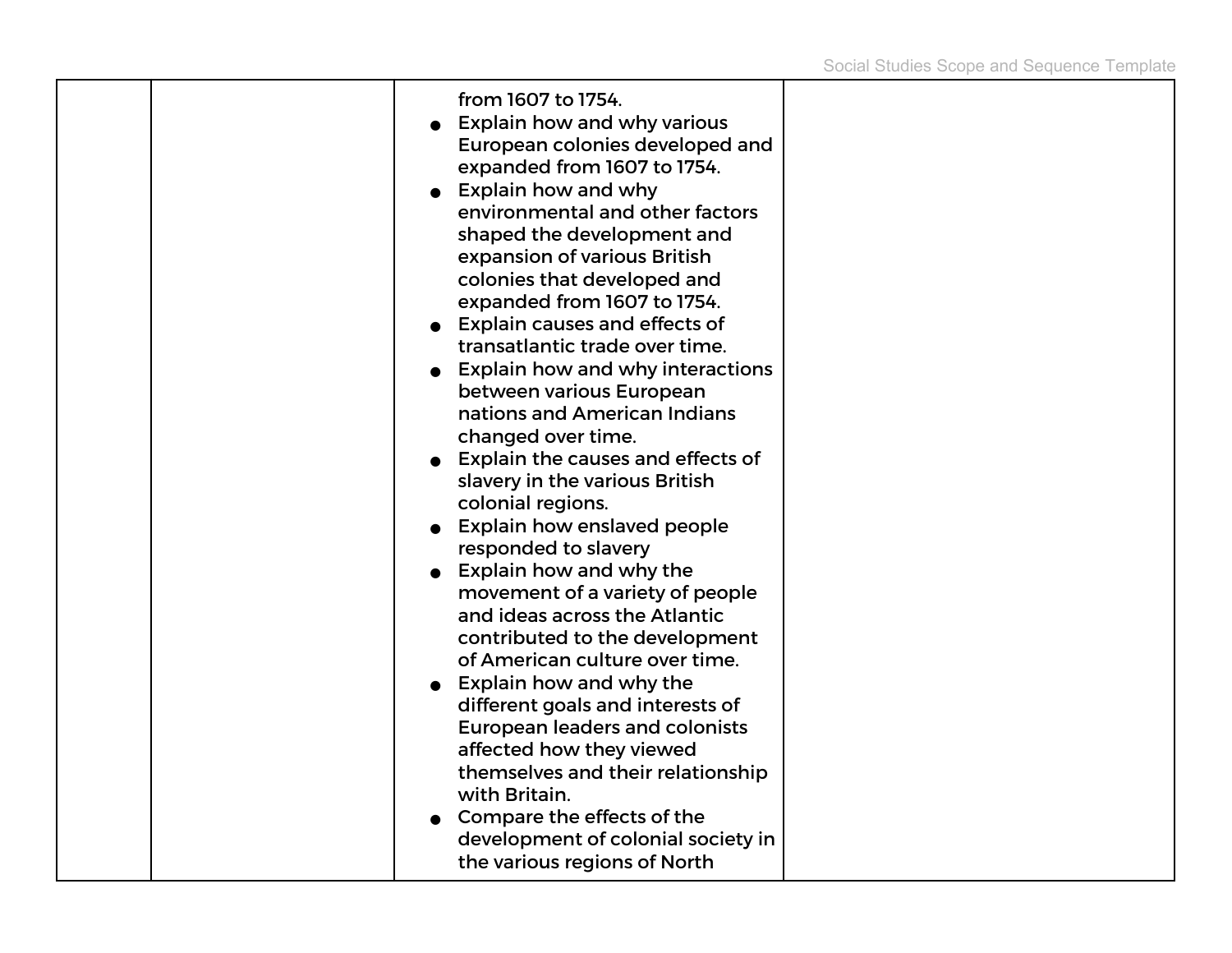|          |                                 | America.                                                                                                                                                                                                                                                                                                                                                                                                                                                                                                                                                                                                                                                                                                                                                                                                                                                                                                                                                                                                                                                                  |  |
|----------|---------------------------------|---------------------------------------------------------------------------------------------------------------------------------------------------------------------------------------------------------------------------------------------------------------------------------------------------------------------------------------------------------------------------------------------------------------------------------------------------------------------------------------------------------------------------------------------------------------------------------------------------------------------------------------------------------------------------------------------------------------------------------------------------------------------------------------------------------------------------------------------------------------------------------------------------------------------------------------------------------------------------------------------------------------------------------------------------------------------------|--|
| $8 - 12$ | Unit 3: Period 3: 1754-<br>1800 | Explain the context in which<br>America gained independence<br>and developed a sense of national<br>identity<br>Explain the causes and effects of<br>the Seven Years' War (the French<br>and Indian War).<br><b>Explain how British colonial</b><br>policies regarding North America<br>led to the Revolutionary War.<br><b>Explain how and why colonial</b><br>attitudes about government and<br>the individual changed in the<br>years leading up to the American<br>Revolution.<br><b>Explain how various factors</b><br>contributed to the American<br>victory in the Revolution.<br>$\bullet$ Explain the various ways the<br><b>American Revolution affected</b><br>society<br>Describe the global impact of the<br><b>American Revolution.</b><br>Explain how different forms of<br>government developed and<br>changed as a result of the<br><b>Revolutionary Period.</b><br><b>Explain the differing ideological</b><br>positions on the structure and<br>function of the federal<br>government.<br>Explain the continuities and<br>changes in the structure and |  |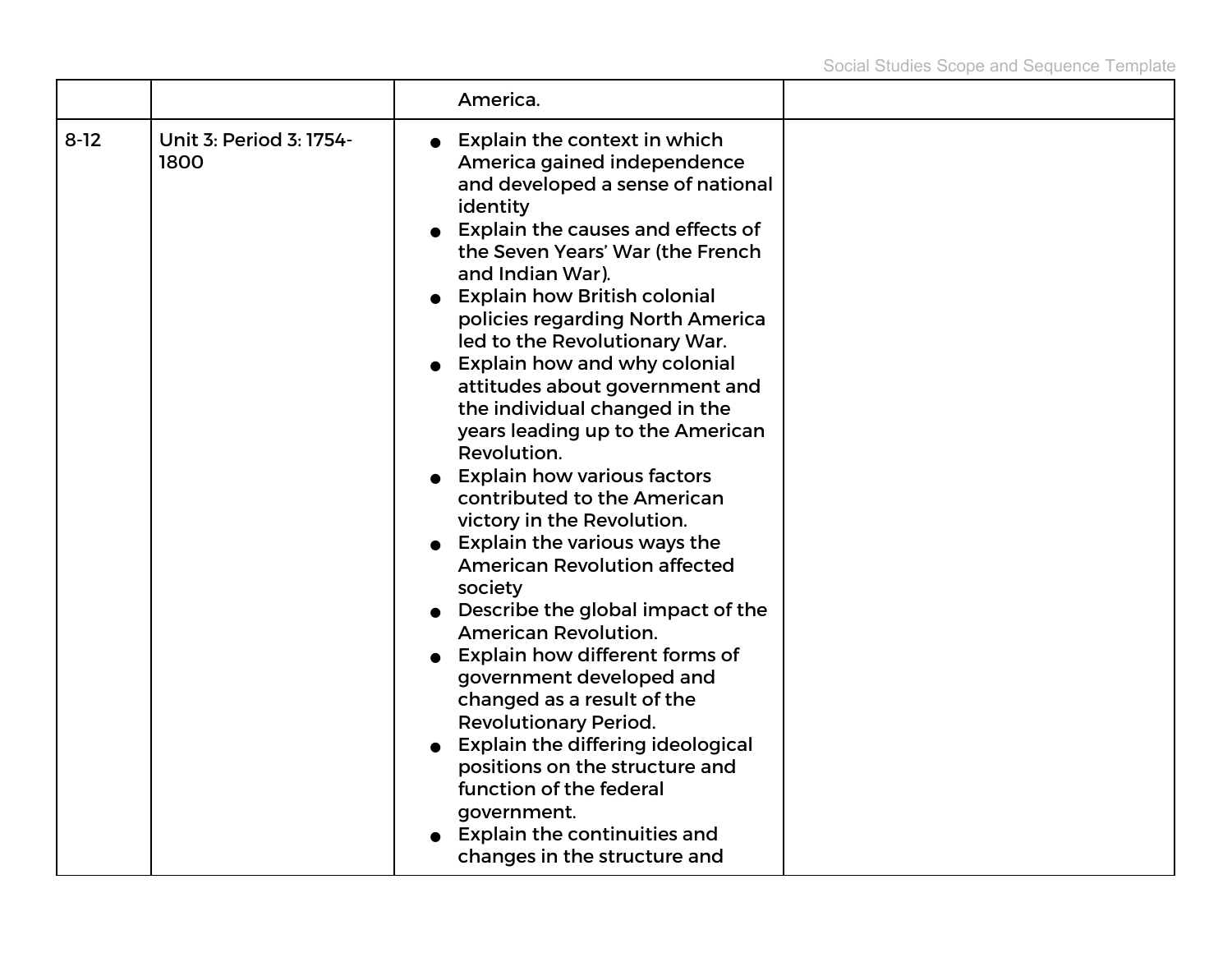|        |                                       | functions of the government with<br>the ratification of the<br>Constitution.<br>Explain how and why<br>competition intensified conflicts<br>among peoples and nations from<br>1754 to 1800.<br>Explain how and why political<br>ideas, institutions, and party<br>systems developed and changed<br>in the new republic.<br><b>Explain the continuities and</b><br>changes in American culture from<br>1754 to 1800.<br>Explain how and why migration<br>and immigration to and within<br><b>North America caused</b><br>competition and conflict over<br>time.<br><b>Explain the continuities and</b><br>changes in regional attitudes<br>about slavery as it expanded from<br>1754 to 1800.<br><b>Explain how the American</b><br>independence movement<br>affected society from 1754 to<br>1800. |  |
|--------|---------------------------------------|----------------------------------------------------------------------------------------------------------------------------------------------------------------------------------------------------------------------------------------------------------------------------------------------------------------------------------------------------------------------------------------------------------------------------------------------------------------------------------------------------------------------------------------------------------------------------------------------------------------------------------------------------------------------------------------------------------------------------------------------------------------------------------------------------|--|
| $8-12$ | <b>Unit 4: Period 4 1800-</b><br>1848 | Explain the context in which the<br>republic developed from 1800 to<br>1848.<br>Explain the causes and effects of<br>policy debates in the early<br>republic.<br>Explain how different regional                                                                                                                                                                                                                                                                                                                                                                                                                                                                                                                                                                                                    |  |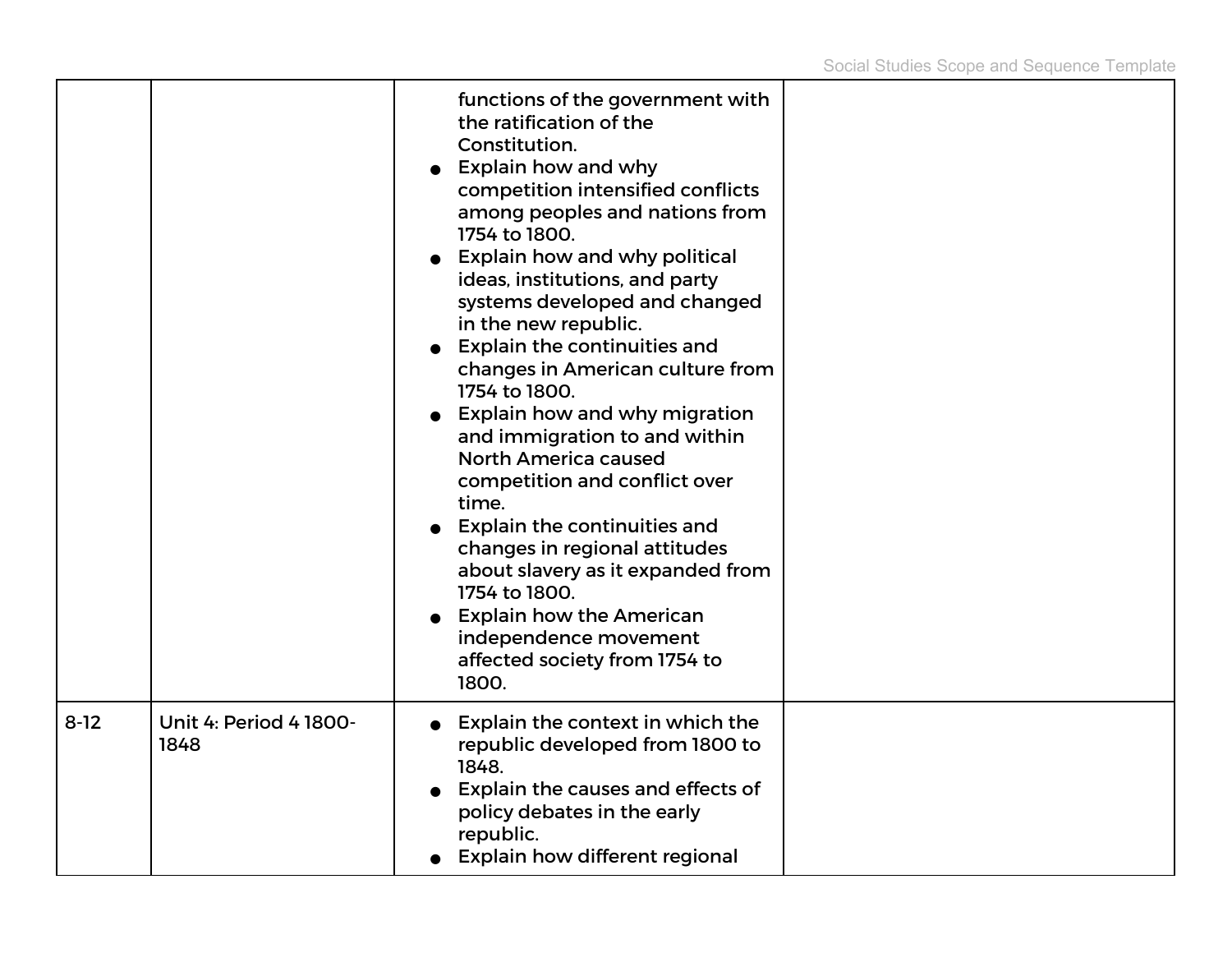т

| interests affected debates about<br>the role of the federal<br>government in the early republic<br><b>Explain how and why American</b><br>foreign policy developed and<br>expanded over time.<br><b>Explain the causes and effects of</b><br>the innovations in technology,<br>agriculture, and commerce over<br>time.<br><b>Explain how and why innovation</b><br>in technology, agriculture, and<br>commerce affected various<br>segments of American society<br>over time.<br><b>Explain the causes and effects of</b><br>the expansion of participatory<br>democracy from 1800 to 1848.<br>Explain the causes and effects of<br>continuing policy debates about<br>the role of the federal<br>government from 1800 to 1848.<br>Explain how and why a new<br>national culture developed from<br>1800 to 1848.<br><b>Explain the causes of the Second</b><br><b>Great Awakening.</b><br><b>Explain how and why various</b><br>reform movements developed<br>and expanded from 1800 to 1848.<br><b>Explain the continuities and</b><br>changes in the experience of<br>African Americans from 1800 to<br>1848. |  |
|-----------------------------------------------------------------------------------------------------------------------------------------------------------------------------------------------------------------------------------------------------------------------------------------------------------------------------------------------------------------------------------------------------------------------------------------------------------------------------------------------------------------------------------------------------------------------------------------------------------------------------------------------------------------------------------------------------------------------------------------------------------------------------------------------------------------------------------------------------------------------------------------------------------------------------------------------------------------------------------------------------------------------------------------------------------------------------------------------------------------|--|
|-----------------------------------------------------------------------------------------------------------------------------------------------------------------------------------------------------------------------------------------------------------------------------------------------------------------------------------------------------------------------------------------------------------------------------------------------------------------------------------------------------------------------------------------------------------------------------------------------------------------------------------------------------------------------------------------------------------------------------------------------------------------------------------------------------------------------------------------------------------------------------------------------------------------------------------------------------------------------------------------------------------------------------------------------------------------------------------------------------------------|--|

┯

т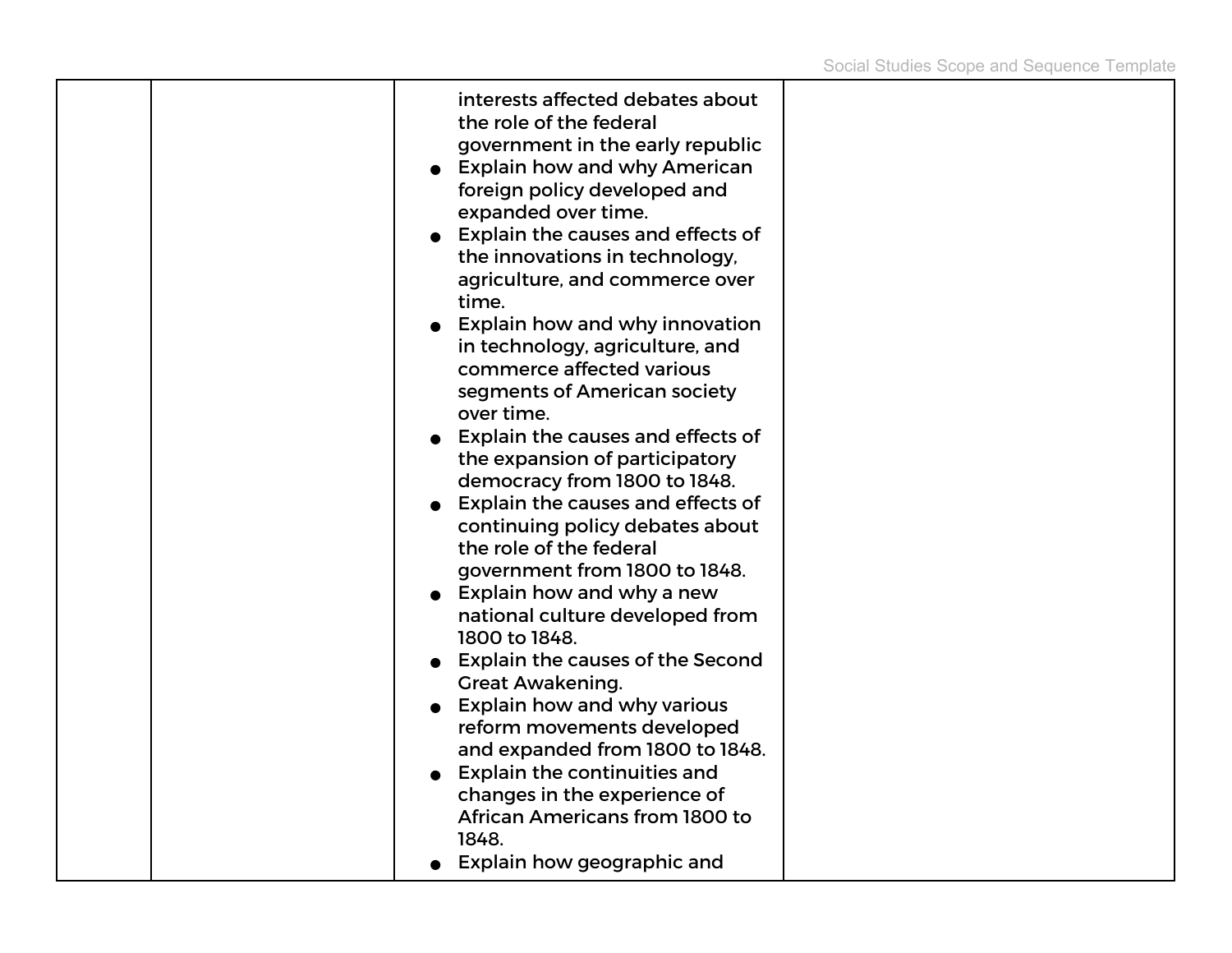|        |                                 | environmental factors shaped the<br>development of the South from<br>1800 to 1848.<br>Explain the extent to which<br>politics, economics, and foreign<br>policy promoted the<br>development of American<br>identity from 1800 to 1848.                                                                                                                                                                                                                                                                                                                                                                                                                                                                                                                                                                             |  |
|--------|---------------------------------|--------------------------------------------------------------------------------------------------------------------------------------------------------------------------------------------------------------------------------------------------------------------------------------------------------------------------------------------------------------------------------------------------------------------------------------------------------------------------------------------------------------------------------------------------------------------------------------------------------------------------------------------------------------------------------------------------------------------------------------------------------------------------------------------------------------------|--|
| $8-12$ | Unit 5: Period 5: 1844-<br>1877 | Explain the context in which<br>sectional conflict emerged from<br>1844 to 1877.<br>Explain the causes and effects of<br>westward expansion from 1844 to<br>1877.<br><b>Explain the causes and effects of</b><br>the Mexican-American War.<br><b>Explain the similarities and</b><br>differences in how regional<br>attitudes affected federal policy in<br>the period after the Mexican-<br>American War.<br><b>Explain the effects of immigration</b><br>from various parts of the world on<br>American culture from 1844 to<br>1877.<br><b>Explain how regional differences</b><br>related to slavery caused tension<br>in the years leading up to the Civil<br>War.<br>Explain the political causes of the<br>Civil War.<br>Describe the effects of Lincoln's<br>election.<br>Explain the various factors that |  |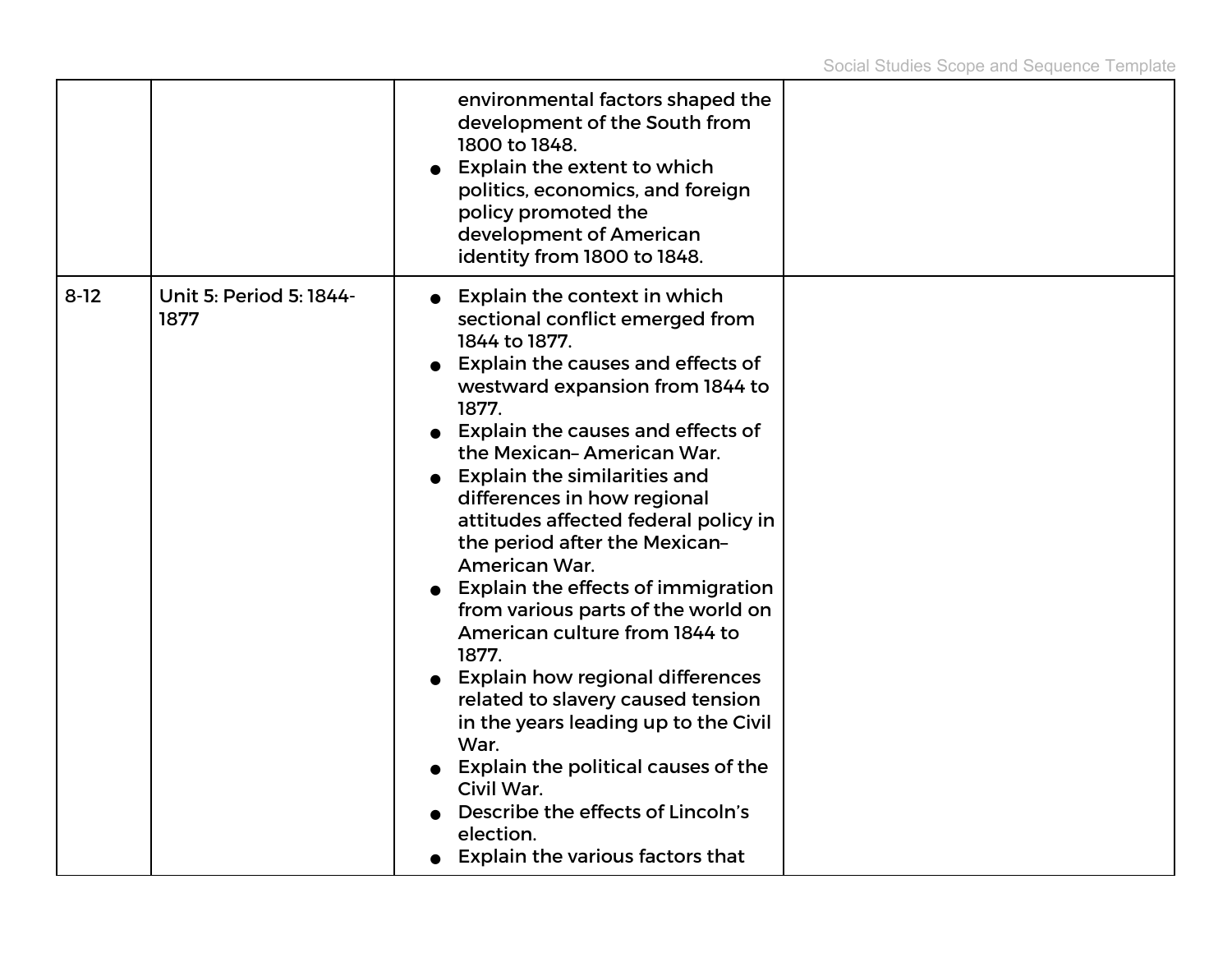|          |                                | contributed to the Union victory<br>in the Civil War.<br><b>Explain how Lincoln's leadership</b><br>during the Civil War impacted<br>American ideals over the course<br>of the war.<br><b>Explain the effects of government</b><br>policy during Reconstruction on<br>society from 1865 to 1877.<br>$\bullet$ Explain how and why<br>Reconstruction resulted in<br>continuity and change in regional<br>and national understandings of<br>what it meant to be American.<br>Compare the relative significance<br>of the effects of the Civil War on<br>American values. |  |
|----------|--------------------------------|------------------------------------------------------------------------------------------------------------------------------------------------------------------------------------------------------------------------------------------------------------------------------------------------------------------------------------------------------------------------------------------------------------------------------------------------------------------------------------------------------------------------------------------------------------------------|--|
| $8 - 12$ | Unit 6: Period 6 1865-<br>1898 | <b>Explain the historical context for</b><br>the rise of industrial capitalism in<br>the United States.<br>• Explain the causes and effects of<br>the settlement of the West from<br>1877 to 1898.<br><b>Explain the causes and effects of</b><br>the settlement of the West from<br>1877 to 1898.<br><b>Explain how various factors</b><br>contributed to continuity and<br>change in the "New South" from<br>1877 to 1898.<br><b>Explain the effects of</b><br>technological advances in the<br>development of the United States<br>over time.                       |  |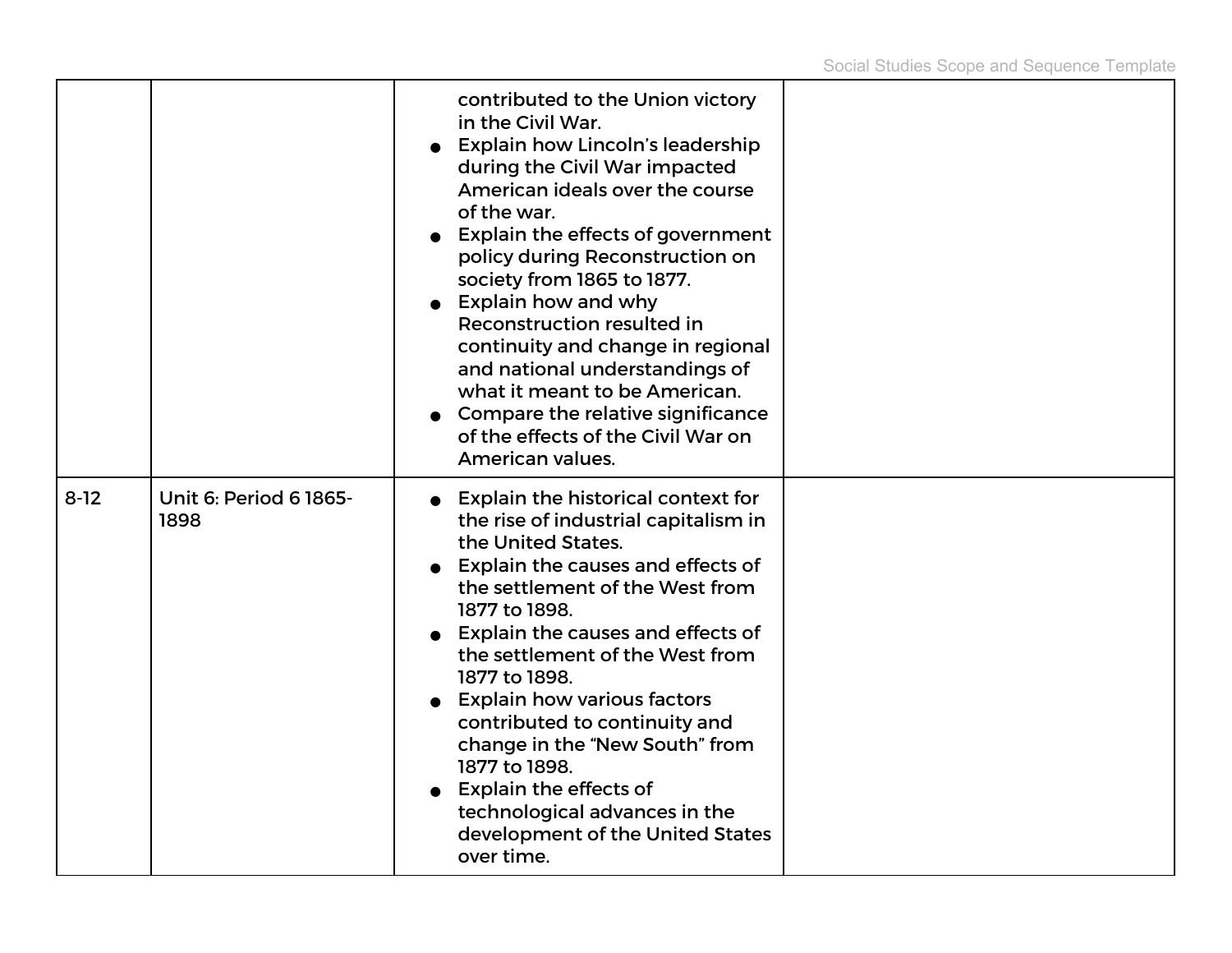|         |                                 | <b>Explain the socioeconomic</b><br>continuities and changes<br>associated with the growth of<br>industrial capitalism from 1865 to<br>1898.<br><b>Explain the socioeconomic</b><br>continuities and changes<br>associated with the growth of<br>industrial capitalism from 1865 to<br>1898.<br>• Explain how cultural and<br>economic factors affected<br>migration patterns over time.<br>Explain the various responses to<br>immigration in the period over<br>time.<br>Explain the causes of increased<br>economic opportunity and its<br>effects on society.<br>Explain how different reform<br>movements responded to the rise<br>of industrial capitalism in the<br>Gilded Age.<br><b>Explain continuities and changes</b><br>in the role of the government in<br>the U.S. economy.<br><b>Explain the similarities and</b><br>differences between the political<br>parties during the Gilded Age.<br>Explain the extent to which<br>industrialization brought change<br>from 1865 to 1898. |  |
|---------|---------------------------------|---------------------------------------------------------------------------------------------------------------------------------------------------------------------------------------------------------------------------------------------------------------------------------------------------------------------------------------------------------------------------------------------------------------------------------------------------------------------------------------------------------------------------------------------------------------------------------------------------------------------------------------------------------------------------------------------------------------------------------------------------------------------------------------------------------------------------------------------------------------------------------------------------------------------------------------------------------------------------------------------------|--|
| $10-15$ | Unit 7: Period 7: 1890-<br>1945 | Explain the context in which<br>America grew into its role as a                                                                                                                                                                                                                                                                                                                                                                                                                                                                                                                                                                                                                                                                                                                                                                                                                                                                                                                                   |  |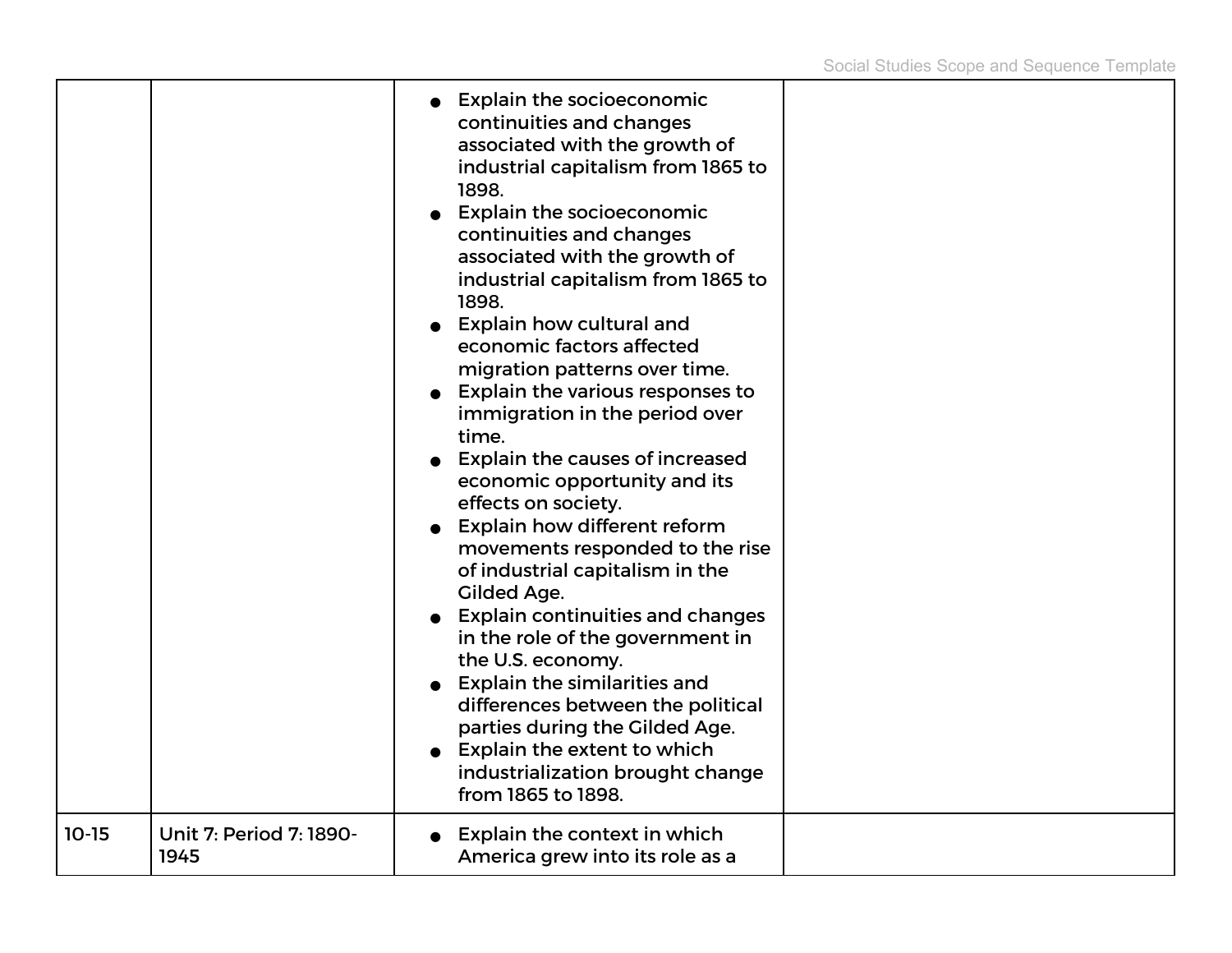|  | world power.<br><b>Explain the similarities and</b><br>differences in attitudes about the<br>nation's proper role in the world.<br><b>Explain the effects of the Spanish-</b><br>American War.<br>Compare the goals and effects of<br>the Progressive reform<br>movement.<br>Compare attitudes toward the<br>use of natural resources from 1890<br>to 1945.<br><b>Explain the causes and</b><br>consequences of U.S. involvement<br>in World War I.<br>Explain the causes and effects of<br>international and internal<br>migration patterns over time.<br>• Explain the causes and effects of<br>the innovations in<br>communication and technology<br>in the United States over time.<br><b>Explain the causes and effects of</b><br>international and internal<br>migration patterns over time.<br><b>Explain the causes and effects of</b><br>developments in popular culture<br>in the United States over time.<br><b>Explain the causes of the Great</b><br>Depression and its effects on the<br>economy<br><b>Explain how the Great Depression</b><br>and the New Deal impacted |  |
|--|----------------------------------------------------------------------------------------------------------------------------------------------------------------------------------------------------------------------------------------------------------------------------------------------------------------------------------------------------------------------------------------------------------------------------------------------------------------------------------------------------------------------------------------------------------------------------------------------------------------------------------------------------------------------------------------------------------------------------------------------------------------------------------------------------------------------------------------------------------------------------------------------------------------------------------------------------------------------------------------------------------------------------------------------------------------------------------------|--|
|  | American political, social, and<br>economic life over time.                                                                                                                                                                                                                                                                                                                                                                                                                                                                                                                                                                                                                                                                                                                                                                                                                                                                                                                                                                                                                            |  |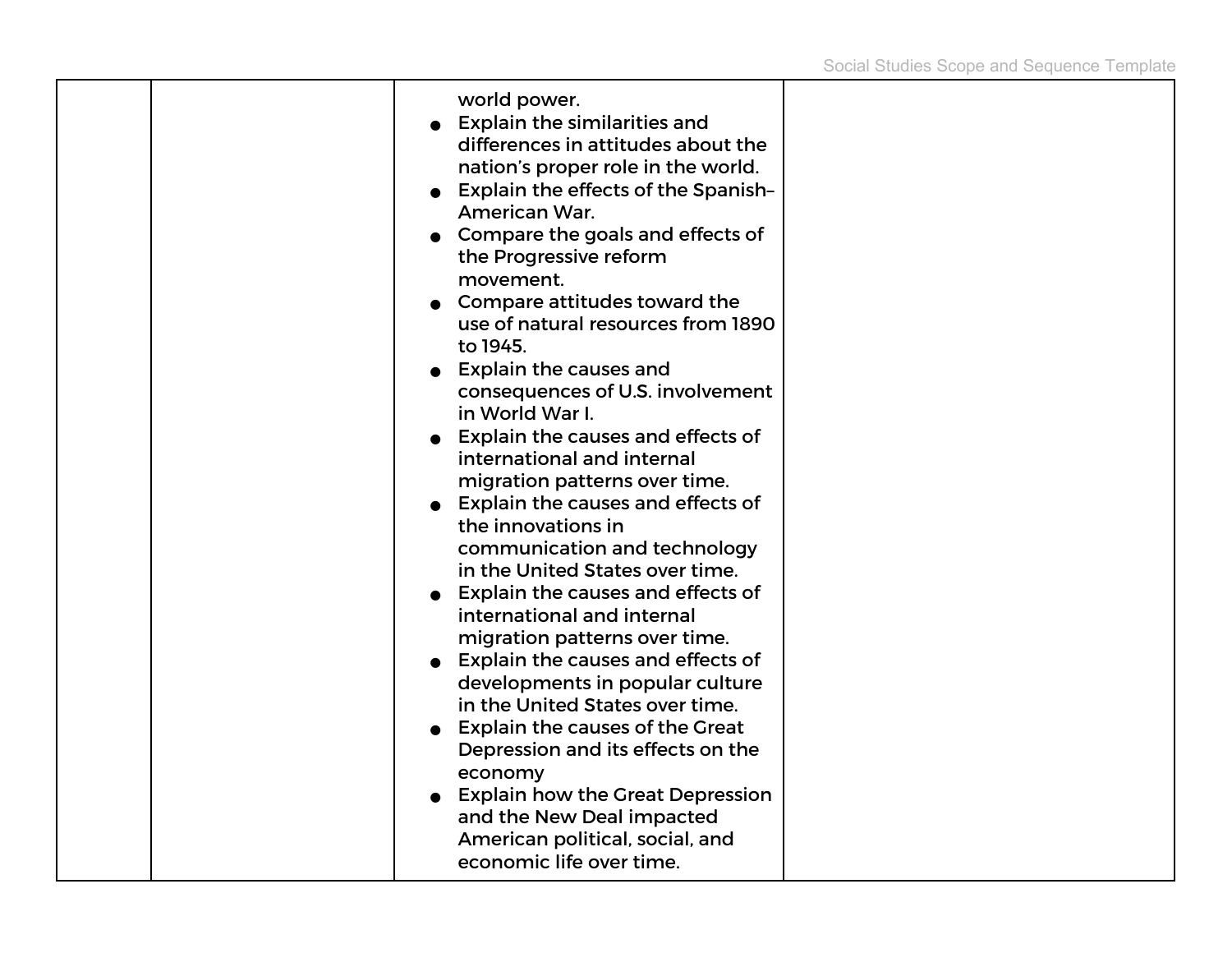|         |                                | <b>Explain the similarities and</b><br>differences in attitudes about the<br>nation's proper role in the world.<br>Explain how and why U.S.<br>participation in World War II<br>transformed American society<br>Explain the causes and effects of<br>the victory of the United States<br>and its allies over the Axis powers.<br>Explain the consequences of U.S.<br>involvement in World War II.<br>Compare the relative significance<br>of the major events of the first half<br>of the 20th century in shaping<br>American identity                                                                                                  |  |
|---------|--------------------------------|-----------------------------------------------------------------------------------------------------------------------------------------------------------------------------------------------------------------------------------------------------------------------------------------------------------------------------------------------------------------------------------------------------------------------------------------------------------------------------------------------------------------------------------------------------------------------------------------------------------------------------------------|--|
| $10-15$ | Unit 8: Period 8:1945-<br>1980 | <b>Explain the context for societal</b><br>change from 1945 to 1980.<br><b>Explain the continuities and</b><br>changes in Cold War policies from<br>1945 to 1980.<br>• Explain the causes and effects of<br>the Red Scare after World War II.<br><b>Explain the causes of economic</b><br>growth in the years after World<br>War II.<br><b>Explain the causes and effects of</b><br>the migration of various groups of<br>Americans after 1945.<br><b>Explain how mass culture has</b><br>been maintained or challenged<br>over time.<br>Explain how and why the civil<br>rights movements developed and<br>expanded from 1945 to 1960. |  |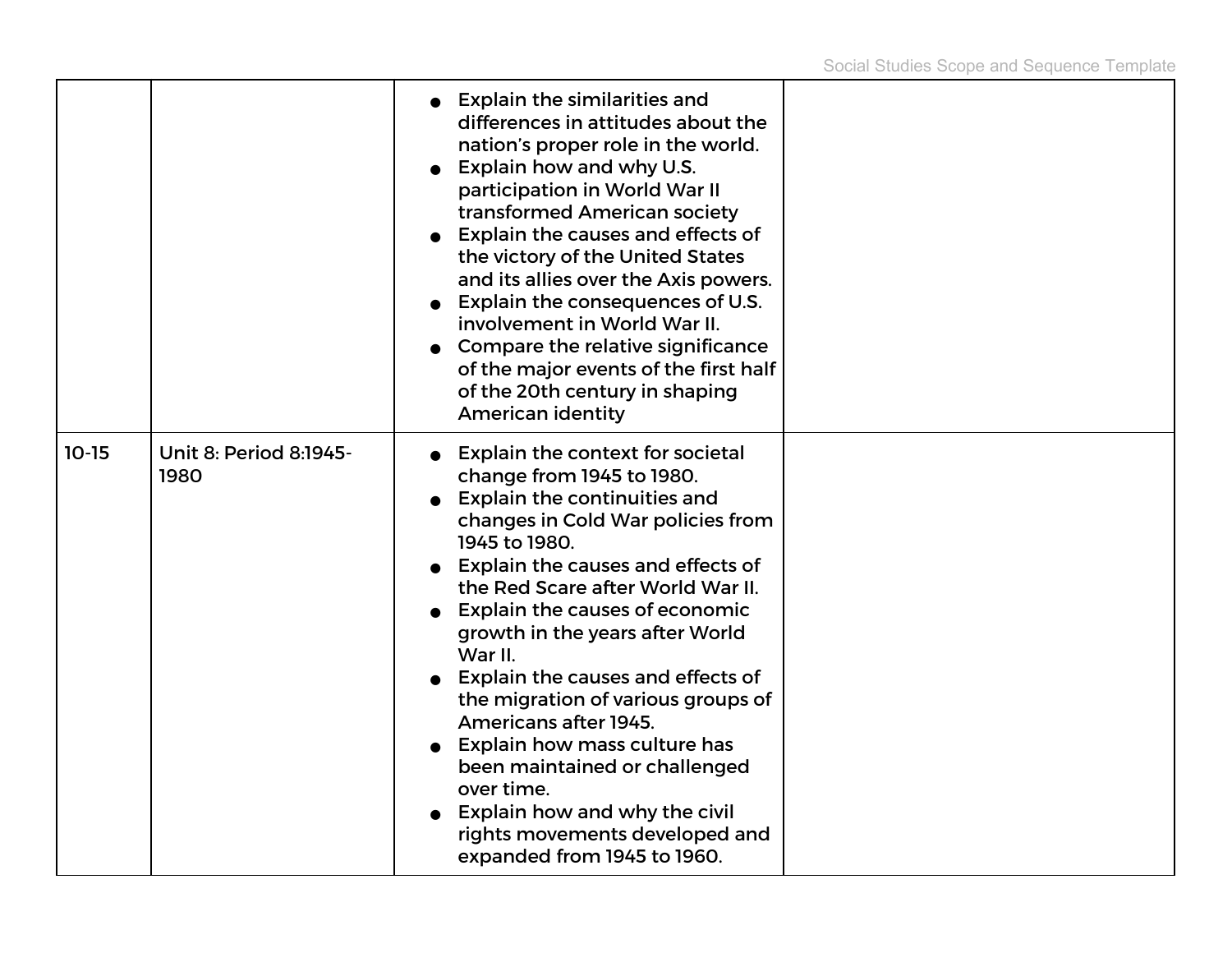| time.<br>Explain the causes and effects of<br>the Vietnam War.<br>Explain the causes and effects of<br>continuing policy debates about<br>the role of the federal<br>government over time.<br>Explain the continuities and<br>changes in immigration patterns<br>over time.<br>Explain how and why various<br>groups responded to calls for the<br>expansion of civil rights from 1960<br>to 1980.<br>Explain the various ways in which<br>the federal government<br>responded to the calls for the<br>expansion of civil rights.<br>Explain how and why various<br>groups responded to calls for the<br>expansion of civil rights from 1960<br>to 1980.<br>Explain how and why opposition<br>to existing policies and values<br>developed and changed over the<br>course of the 20th century<br>• Explain how and why policies<br>related to the environment<br>developed and changed from<br>1968 to 1980.<br>Explain the causes and effects of<br>continuing policy debates about |  |
|--------------------------------------------------------------------------------------------------------------------------------------------------------------------------------------------------------------------------------------------------------------------------------------------------------------------------------------------------------------------------------------------------------------------------------------------------------------------------------------------------------------------------------------------------------------------------------------------------------------------------------------------------------------------------------------------------------------------------------------------------------------------------------------------------------------------------------------------------------------------------------------------------------------------------------------------------------------------------------------|--|
|--------------------------------------------------------------------------------------------------------------------------------------------------------------------------------------------------------------------------------------------------------------------------------------------------------------------------------------------------------------------------------------------------------------------------------------------------------------------------------------------------------------------------------------------------------------------------------------------------------------------------------------------------------------------------------------------------------------------------------------------------------------------------------------------------------------------------------------------------------------------------------------------------------------------------------------------------------------------------------------|--|